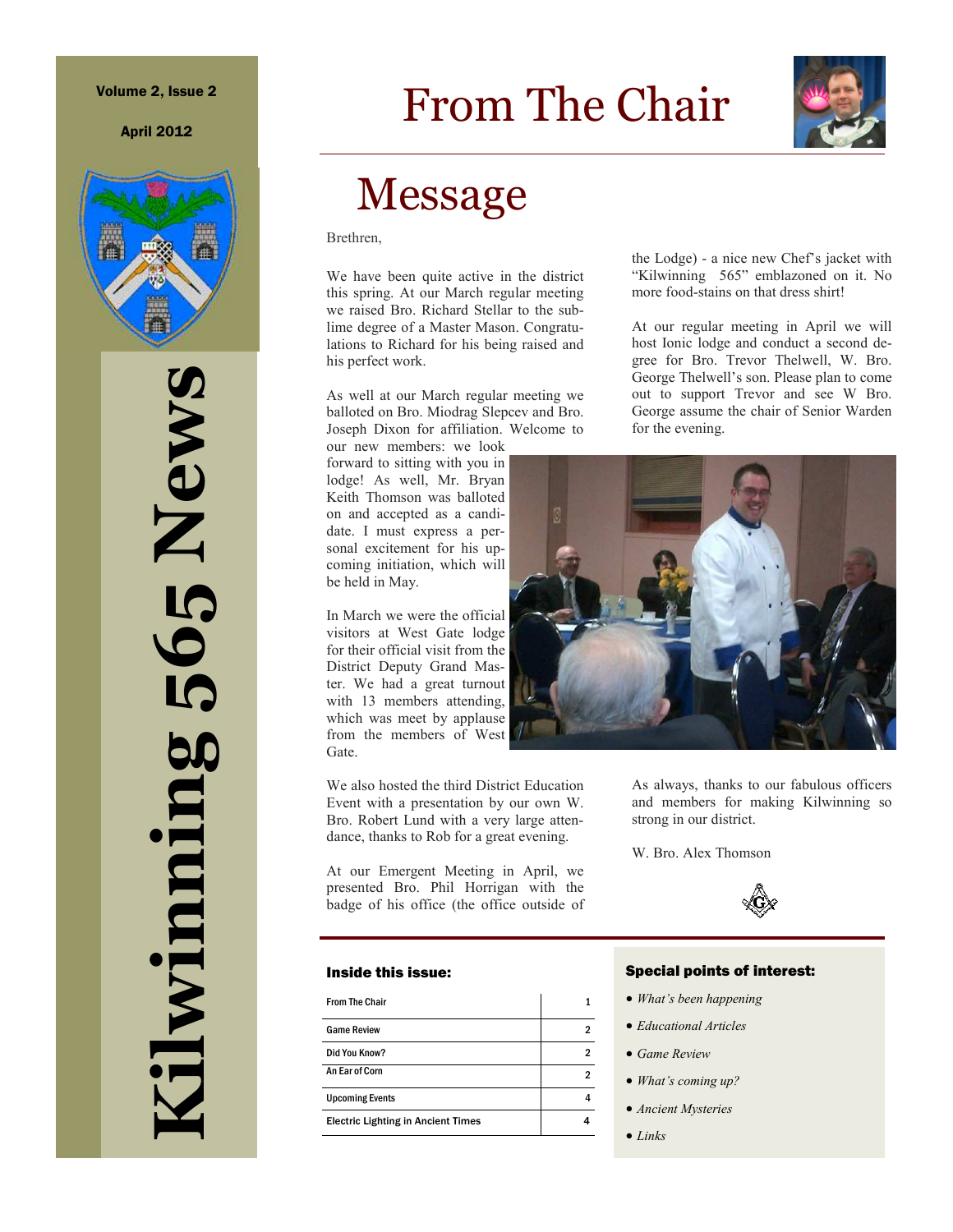## Journey by thatgamecompany

I came across this game for the Playstation 3 (yes I play video games). It had a very brief description: a journey of discovery in beautiful landscapes. Not much to go on, but it intrigued me and only cost \$15, so I downloaded it.

There were no instructions and no objectives provided. I soon discovered that these were not necessary. The objective was obvious - to reach a distant mountain from which a light shone to the sky. The landscapes turned out to be rolling desert and snowy mountains dotted with archaeological ruins - but the starkness had its beauty.

It turned out to be a very relaxing experience, easy at first, but gradually became a little more difficult, due to obstacles and forces working trying to prevent one from reaching the objective.

Some time into the game, it dawned on me that this was a very spiritual experience, symbolic of any spiritual journey. Along the way, one discovers symbols, glyphs, and shrines, and one learns about

the origin of the ruins. One also picks up entities which prove to be guides and, if there is an Internet connection, one will discover a fellow traveler who will work together to solve some problems. The two trav-



elers will also provide each other with energy. Losing a fellow traveler leaves one with a sense of loss.

The whole experience is uplifting, the environment and the music help with creating a sense of awe and magic. Reaching the objective was, I found, a disappointment. To me, it was all about the journey.



### **An Ear of Corn Article by Rob Lund**

Fellowcraft Masons will recognize the following quote from Judges 12:

*"And the men of Ephraim gathered themselves together, and went northward, and said unto Jephthah, Wherefore passedst thou over to fight against the children of Ammon, and didst not call us to go with thee? we will burn thine house upon thee with fire.* 

*And Jephthah said unto them, I and my people were at great strife with the children of Ammon; and when I called you, ye delivered me not out of their hands.* 

*And when I saw that ye delivered me not, I put my life in my* 

#### *hands, and passed over against the children of Ammon, and the LORD delivered them into my hand: wherefore then are ye come up unto me this day, to fight against me?*

*Then Jephthah gathered together all the men of Gilead, and fought with Ephraim: and the men of Gilead smote Ephraim, because they said, Ye Gileadites are fugitives of Ephraim among the Ephraimites, and among the Manassites.* 

*And the Gileadites took the passages of Jordan before the Ephraimites: and it was so, that when those Ephraimites which were escaped said, Let me go over; that the men of Gilead said unto him, Art thou an Ephraimite? If he said, Nay;* 

#### *Continued on page 3*

# Did you know……?

Sir John Joseph Caldwell Abbot, Viscount Richard Bedford Bennett, Sir Robert Laird Borden, Sir Mackenzie Bowell, John George Diefenbaker, Sir John Alexander MacDonald. I'm sure that you recognize some, or all, of these names. These men have at least two things in common: the first was that they were all Prime Ministers of Canada at one time or another, some as early as 1867. John A MacDonald had two terms in office but were not successive terms (1867-1873 and 1878-1891 when he died in office); the second thing that they had in common was, of course, that they were all Freemasons.

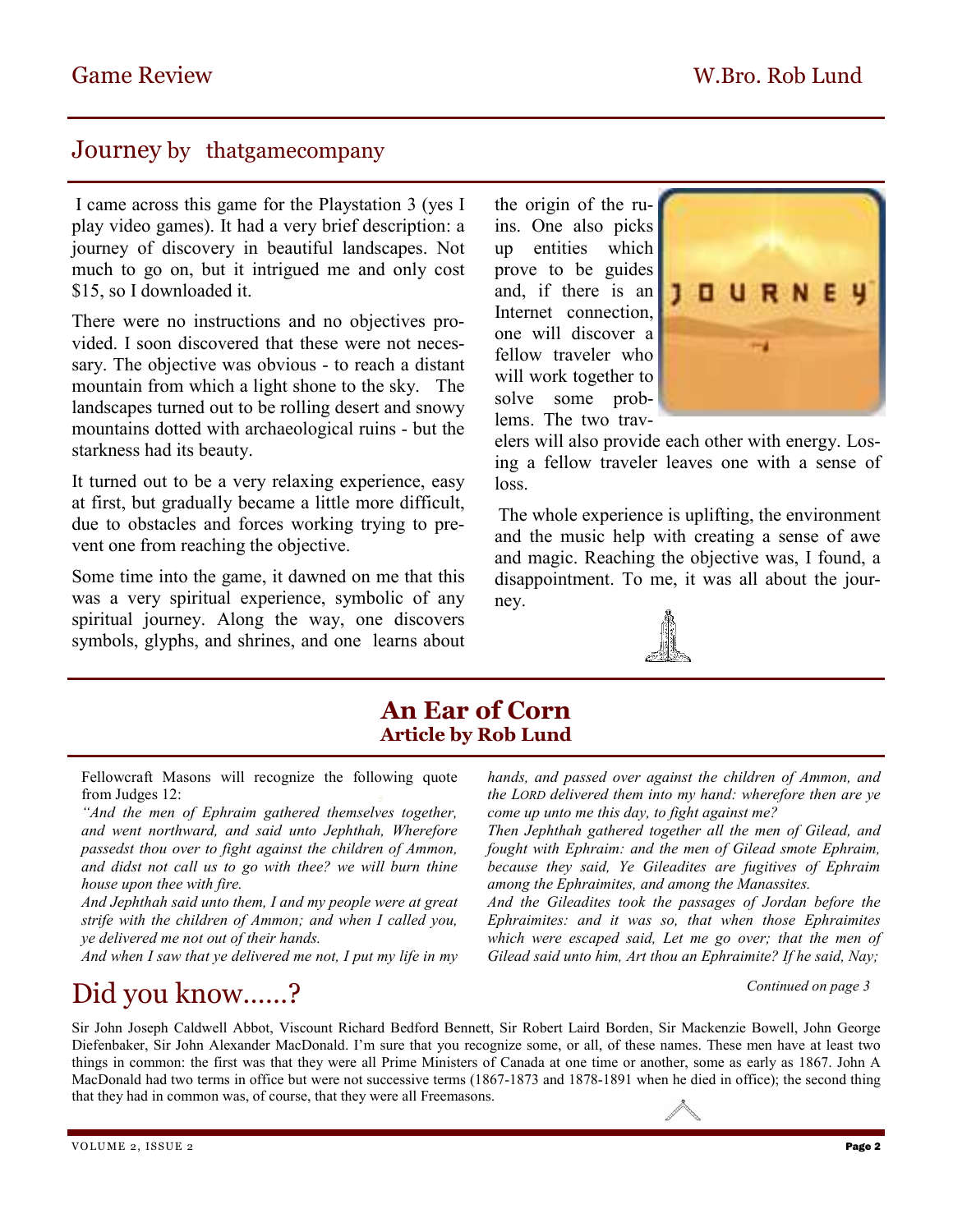*Then said they unto him, Say now Shibboleth: and he said Sibbo-*recognized in British English. It is also sometimes used in a leth: for he could not frame to pronounce it right. Then they took broader sense to mean jargon, the proper use of which identifies him, and slew him at the passages of Jordan: and there fell at speakers as members of a particular group or subculture. *that time of the Ephraimites forty and two thousand."* 

problem has to be dealt with, and dealt with thoroughly.

Jephthah gives us another moral lesson, similar to that of Hiram *shibboleth."*  In Judges 11, Jephthah vowed to God that if the Lord would grant the world at different times. Regional differences, levels of exhim victory over the evil Ammonites, the first thing that came out pertise, and computer programming are several forms that shibally he fulfilled the vow.

Let us now look at the word *Shibboleth* mentioned in the passage above.

The term originates from the Hebrew word "shibólet"  $(\psi)$ , which, according to Wikipaedia, literally means the part of a plant containing grains, such as an ear of corn or a stalk of grain or, in different contexts, "stream, torrent". Fellowcraft Masons will know the significance of both meanings.

The modern usage of this word derives from the account above.

A **shibboleth,** according to Wikipaedia**,** is a custom, principle, or belief, distinguishing a particular class or group of people, especially a long-

*not* a member, of a particular group.

languages or dialects, one side used shibboleths in a way similar corn", provides us with an allusion to growth. Of course, in Mavolved were using it themselves.

Today, in the (American) English language, a shibboleth also has a wider meaning, referring to any insider word or phrase that can be used to distinguish members of a group from outsiders - even when not used by a hostile other group. The word is less well  $\bullet$ 

For a long time, I was puzzled as to why this story would be *from the same nation tend to have the same memories of popular* included in our ritual. After reading more about Jephthah, I be-*songs, television shows, and events from their formative years.*  gan to see the moral lesson that the story alludes to. To me, this *One-hit wonders prove particularly effective. Much the same is*  story teaches me to be patient and tolerant in times of adversity *true of alumni of a particular school, veterans of military service,*  and difficulty. It also tells me that there comes a time when a *and other groups. Discussing such memories is a common way of "Cultural touchstones and shared experience can also be shibboleths of a sort. For example, people about the same age who are bonding. Insider-jokes can be a similar type of shared-experience* 

Abif, regarding the keeping of an oath, no matter what it costs us. Shibboleths have been used by different subcultures throughout to meet him upon his return home, would be Jehovah's, and/or it boleths have taken. For example, during the Battle of the Bulge, would be offered as a burnt sacrifice. When he arrived home, his American soldiers used knowledge of baseball to determine if daughter came out to greet him. He was devastated, but eventu-others were fellow Americans or if they were German infiltrators in American uniform. The Dutch used the name of the port town Scheveningen as a shibboleth to tell Germans from the Dutch

("Sch" in Dutch is the sound "sk", while in German it is "sh".

Also during World War II, some US soldiers in the Pacific theatre used the word "lollapalooza" as a shibboleth to verbally test people who were hiding and unidentified, on the premise that Japanese people often pronounce the letter R as L because the rolling R sound is considered rude in Japan, and that the word is an American colloquialism that even a foreign person fairly well-versed in American English would probably mispronounce and/or be unfamiliar with. Japanese spies would often approach



JEPHTHAH MEETS HIS DAUGHTER,

standing one regarded as outmoded or no longer important. It checkpoints posing as American or Filipino military personnel. A usually refers to features of language, and particularly to a word shibboleth such as "lollapalooza" would be used by the sentry, whose pronunciation identifies its speaker as being a member or who, if the first two syllables come back as *rorra*, would "open fire without waiting to hear the remainder".

In numerous cases of conflict between groups speaking different The Hebrew origin of the word *shibboleth*, meaning "ear of to the above-mentioned Biblical use, i.e., to discover hiding sonry this would indicate intellectual growth and spiritual members of the opposing group. Modern researchers use the term growth, nurtured by the waters of intellectual and spiritual "shibboleth" for all such usages, whether or not the people in-enlightenment, and should always be borne in mind during the Fellowcraft degree.

References:

- King James Bible
- Wikipaedia

District Website: www.**toronto**westmasons.com

Grand Lodge: www.**grandlodge**.on.ca

**Links** 

**Lodge Website: torontofreemasons**.com